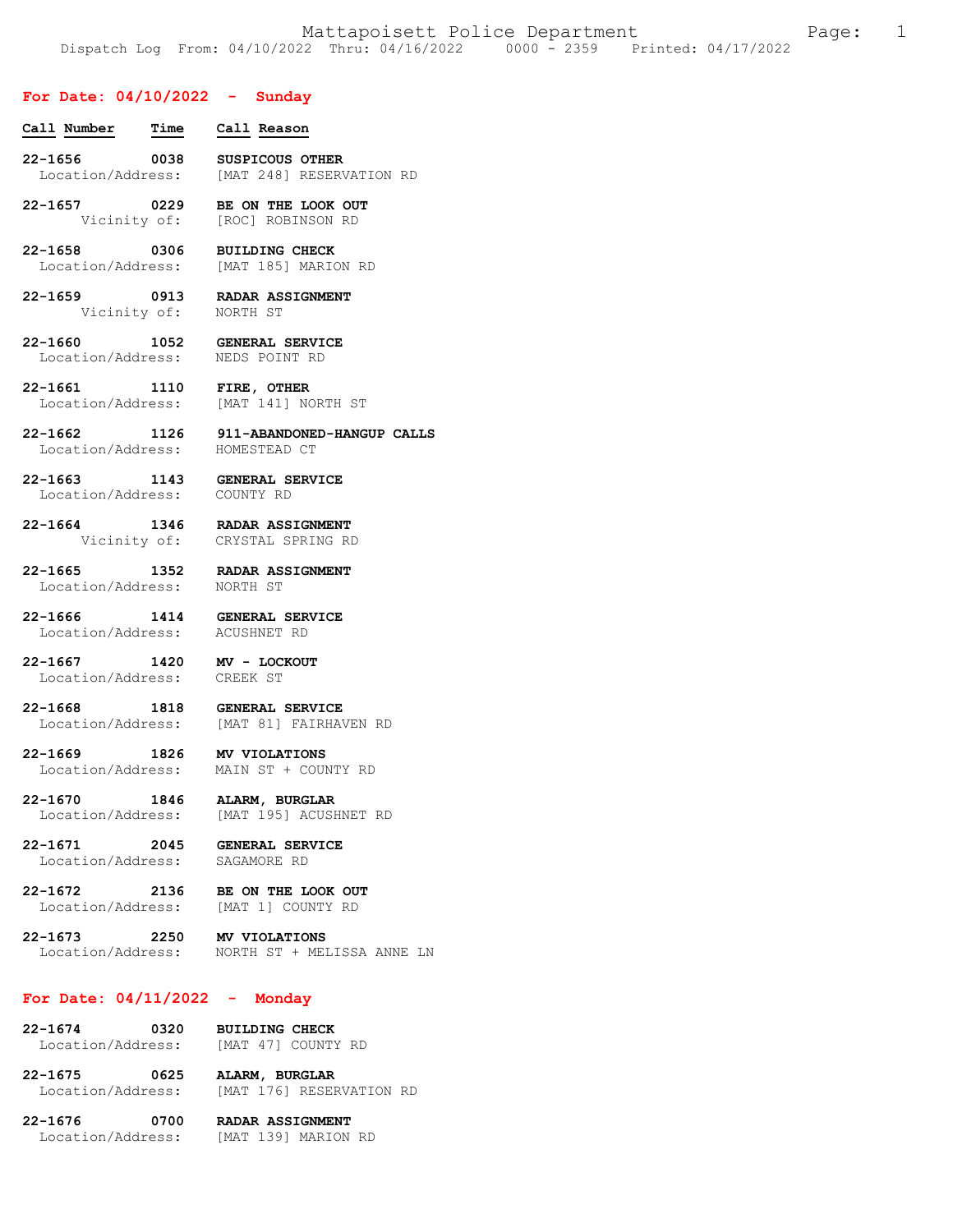- **22-1677 0715 MV VIOLATIONS**  [MAT 139] MARION RD
- **22-1678 0718 MV VIOLATIONS**<br>Vicinity of: [MAT 142] NOR! [MAT 142] NORTH ST
- **22-1679 1022 MV CRASH**  Location/Address: [MAT 60] COUNTY RD
- **22-1684 1030 GENERAL SERVICE**  Location/Address: [MAT 1] COUNTY RD
- **22-1680 1038 MV VIOLATIONS**  Location/Address: [MAT 66] COUNTY RD
- **22-1681 1106 GENERAL SERVICE**  Location/Address:
- **22-1682 1129 GENERAL SERVICE**  Location/Address:
- **22-1685 1644 PROPERTY RETURNED**  Location/Address: [MAT 1] COUNTY RD
- **22-1686 1732 MV CRASH / HIT AND RUN**  Location/Address: NORTH ST
- **22-1687 1734 UNATTENDED DEATH**  Location/Address: PINE ISLAND RD
- 
- **22-1688 1756 RECOVERED STOLEN PROPERTY**  Location/Address: [MAT 185] MARION RD
- **22-1689 2005 FOLLOW UP INVESTIGATION**  Location/Address:
- **22-1690 2108 PROPERTY RETURNED**  Location/Address: [MAT 1] COUNTY RD

## **For Date: 04/12/2022 - Tuesday**

- **22-1691 0238 BUILDING CHECK**  Location/Address:
- **22-1692 0705 RADAR ASSIGNMENT**  Location/Address: [MAT 139] MARION RD
- **22-1693 0727 MV VIOLATIONS**  Location/Address: NORTH ST + ELDORADO DR
- **22-1694 0921 GENERAL SERVICE**  Location/Address: [MAT 1] COUNTY RD
- **22-1696 1321 SUSPICIOUS PERSONS**  Location/Address: NEDS POINT RD
- **22-1697 1355 AMBULANCE REQUEST**  Location/Address: FAIRHAVEN RD
- **22-1698 1407 RADAR ASSIGNMENT**  Location/Address: [MAT 248] BRANDT ISLAND RD
- **22-1699 1454 SUSPICIOUS PERSONS**
- Location/Address: NEDS POINT RD
- Location/Address: BARLOW LN
- **22-1700 1538 SUSPICIOUS PERSONS**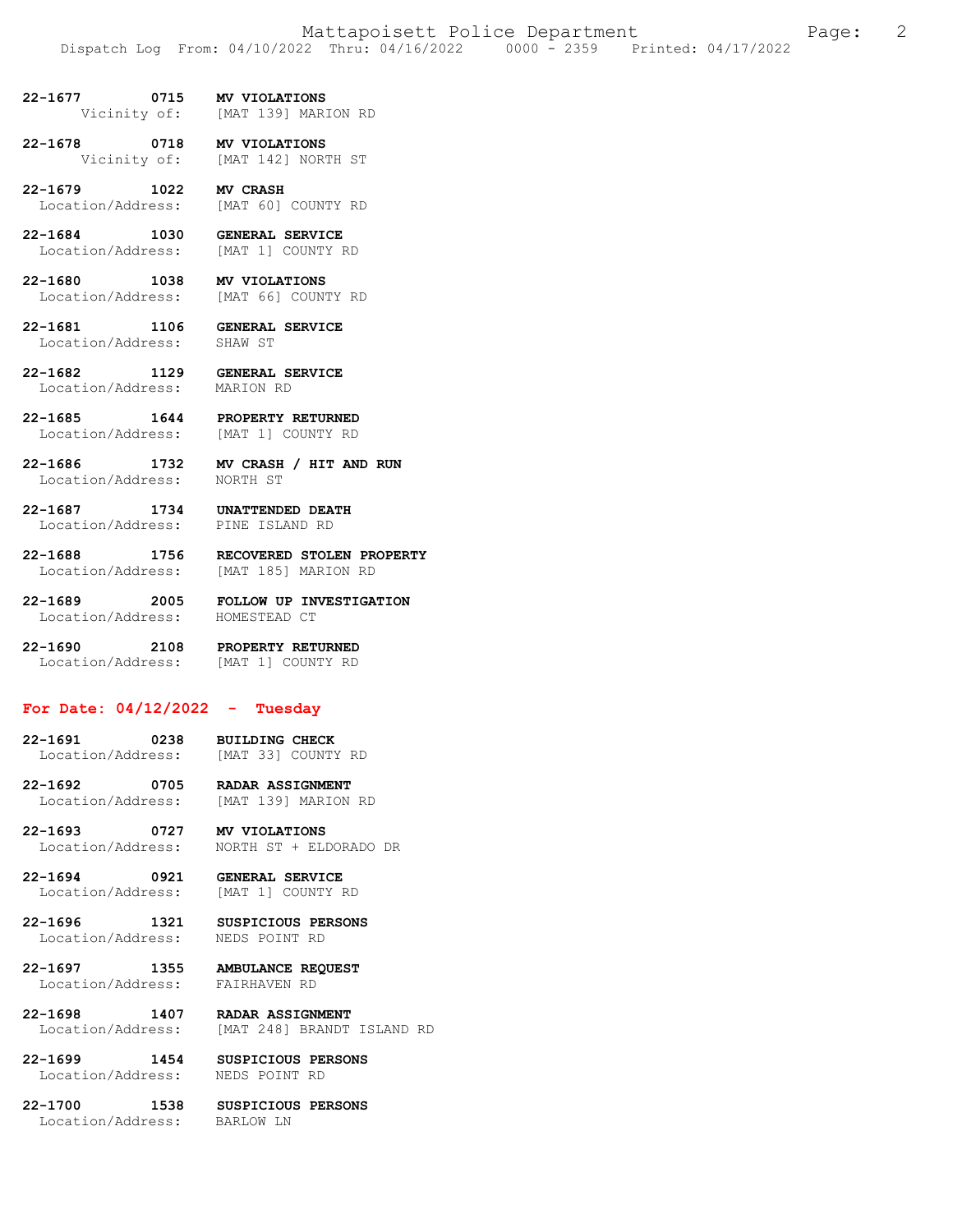- **22-1701 1705 RADAR ASSIGNMENT**<br>Vicinity of: AUCOOT RD + HOLLY AUCOOT RD + HOLLY WOODS RD
- **22-1702 1747 MV VIOLATIONS**  BARSTOW ST + CHURCH ST
- **22-1703 1810 MV VIOLATIONS**  Location/Address: COUNTY RD + NORTH ST
- **22-1704 1820 GENERAL SERVICE**  Location/Address:
- **22-1705 1939 CARBON MONOXIDE ALARM**  Location/Address:
- **22-1706 1949 MV VIOLATIONS**  Vicinity of:
- **22-1707 2053 PROPERTY FOUND**  Location/Address: ACUSHNET RD
- **22-1708 2106 MV VIOLATIONS**  Location/Address: [MAT 47] COUNTY RD
- **22-1709 2111 PROPERTY RETURNED**  Location/Address: MECHANIC ST

#### **For Date: 04/13/2022 - Wednesday**

- **22-1710 0140 BUILDING CHECK**  Location/Address: [MAT 5] RESERVATION RD
- **22-1711 0308 BUILDING CHECK**  Location/Address: [MAT 185] MARION RD
- **22-1712 0320 BUILDING CHECK**  [MAT 79] FAIRHAVEN RD
- **22-1713 0632 MV CRASH**  Location/Address: [MAT 291] FAIRHAVEN RD
- **22-1714 0700 RADAR ASSIGNMENT**  [MAT 139] MARION RD
- **22-1715 0707 MV VIOLATIONS**  Location/Address:
- **22-1716 0759 MV GENERAL**  Vicinity of:
- **22-1717 0840 LARCENY /FORGERY/ FRAUD**  Location/Address: [MAT 1] COUNTY RD
- **22-1718 0924 ASSIST CITIZEN**  Location/Address:
- **22-1719 0947 GENERAL SERVICE**  TINKHAM HILL RD
- **22-1720 1115 ANIMAL CONTROL**  Vicinity of: [MAT 291] FAIRHAVEN RD
- **22-1721 1144 BE ON THE LOOK OUT**  Vicinity of: [MAT 1] COUNTY RD
- **22-1722 1359 MV VIOLATIONS**  Vicinity of: [MAT 139] MARION RD
- **22-1723 1401 RADAR ASSIGNMENT**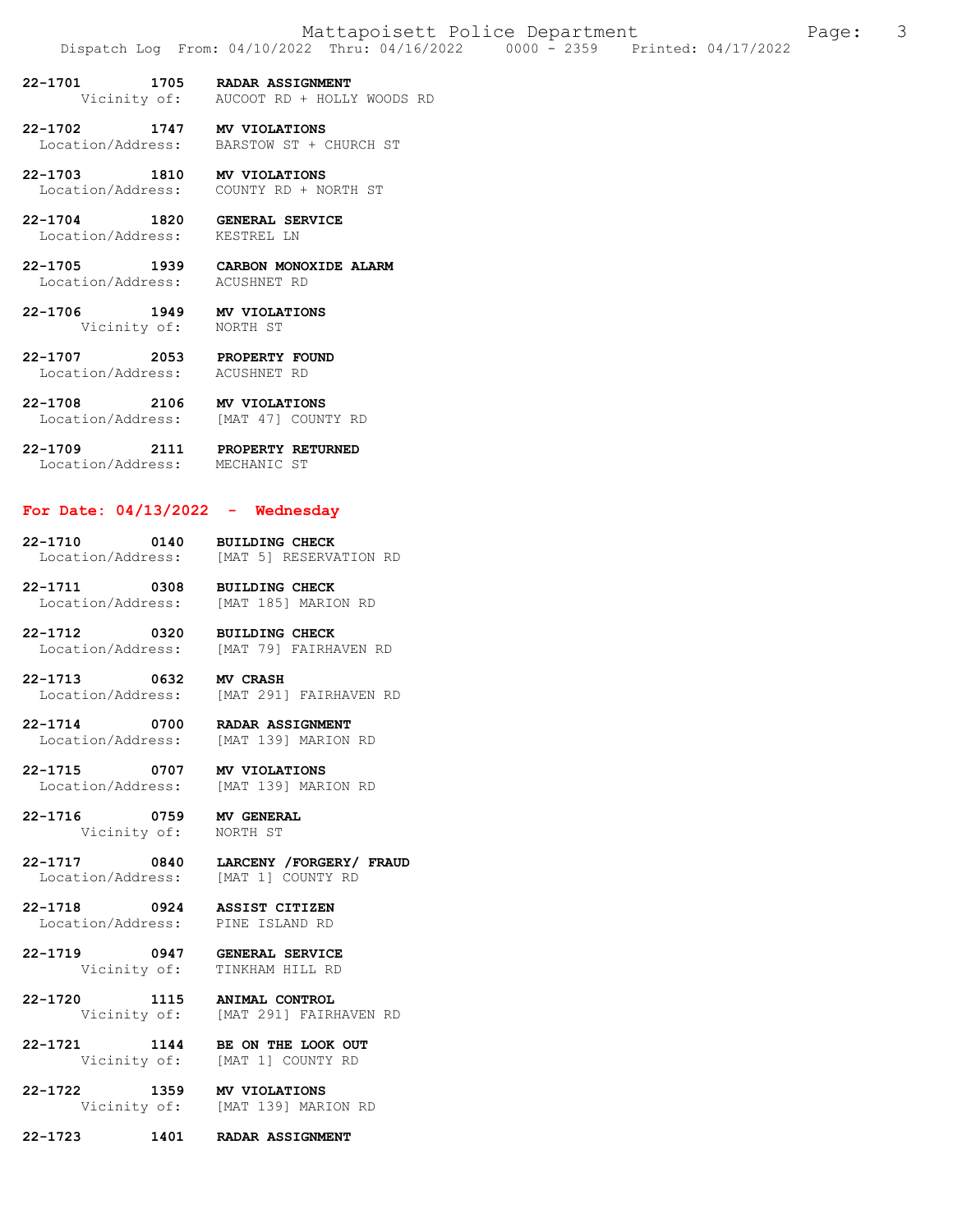Location/Address: [MAT 138] MARION RD

- **22-1724 1411 MV VIOLATIONS**  [MAT 136] MARION RD
- **22-1725 1449 GENERAL SERVICE**  Vicinity of: [MAT 139] MARION RD
- **22-1726 1532 HOUSE CHECK**  Location/Address:
- **22-1727 1628 RADAR ASSIGNMENT**  Location/Address: NEDS POINT RD
- **22-1728 1705 MV VIOLATIONS**  Vicinity of: NEDS POINT RD
- **22-1729 1711 911 CALL**  Location/Address:
- **22-1730 1721 ANIMAL CONTROL**  Location/Address: PROSPECT RD
- **22-1731 1744 MV VIOLATIONS**  Vicinity of:
- **22-1732 1754 MV VIOLATIONS**  Vicinity of: AUCOOT RD
- **22-1733 1944 MV VIOLATIONS**  NORTH ST + BEAVER PATH
- **22-1734 2204 HEALTH/WELFARE**  Location/Address: MASSASOIT WAY
- **22-1735 2257 MV VIOLATIONS**  Vicinity of: MATTAPOISETT NECK RD + HARBOR NK RD

## **For Date: 04/14/2022 - Thursday**

- **22-1736 0316 BUILDING CHECK**  Location/Address: [MAT 142] NORTH ST
- **22-1737 0658 RADAR ASSIGNMENT**  Location/Address: [MAT 139] MARION RD
- **22-1738 0709 MV VIOLATIONS**  Location/Address: [MAT 139] MARION RD
- **22-1739 0745 ALARM, BURGLAR**  Location/Address: ANGELICA AVE
- **22-1740 0916 GENERAL SERVICE**  JR HIGH SCHOOL
- **22-1741 1003 HEALTH/WELFARE**
- Location/Address: MASSASOIT WAY
- **22-1742 1004 HEALTH/WELFARE**  Location/Address:
- **22-1743 1029 GENERAL SERVICE**  Location/Address: [MAT 139] MARION RD
- **22-1744 1152 SAFETY/ROAD HAZARD**
- 
- Location/Address: [MAT 1] COUNTY RD
- **22-1745 1242 ANIMAL CONTROL**

NEDS POINT RD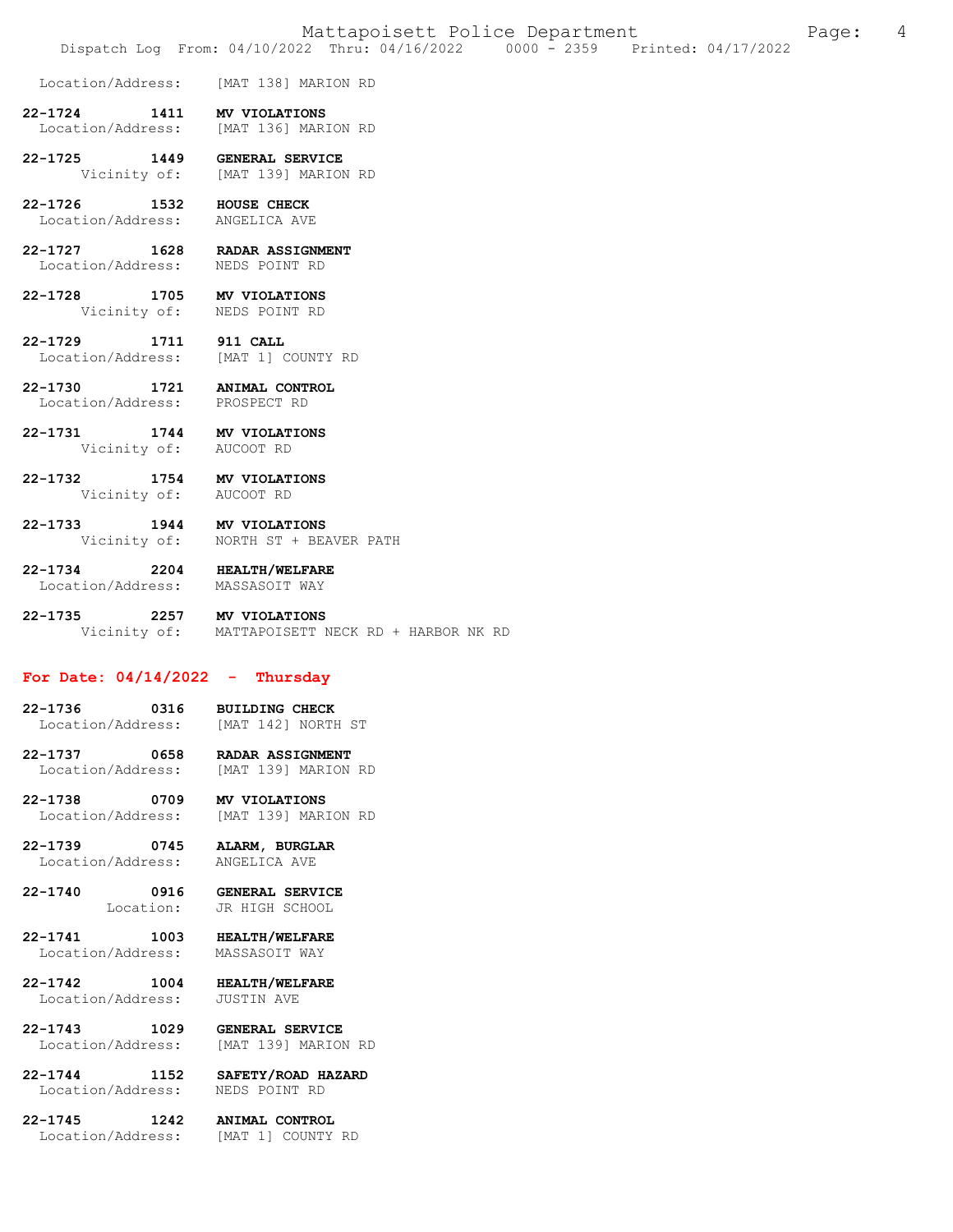**22-1746 1314 AMBUL.MUTUAL AID OUT OF TOWN**  Location: 6 CALUMET RD

**22-1747 1401 COMPLAINT**  Location/Address:

- **22-1748 1623 MV VIOLATIONS** 
	- Location/Address: NORTH ST
- **22-1749 1626 MV VIOLATIONS**  Location/Address:
- **22-1750 1641 DISABLED MV**  Location/Address: AUCOOT RD
- **22-1751 1747 MV CRASH**  Location/Address: NORTH ST + PARK ST
- **22-1752 1822 MV VIOLATIONS**  Location/Address: [MAT 62] FAIRHAVEN RD
- **22-1753 1901 MV VIOLATIONS**  Location/Address:
- **22-1754 1955 BE ON THE LOOK OUT**  Location: [OT] SEEKONK PD

#### **For Date: 04/15/2022 - Friday**

- **22-1755 0106 BUILDING CHECK**  [MAT 140] NEDS POINT RD
- **22-1756 0251 MV VIOLATIONS**  Vicinity of: [MAT 22] MARION RD
- **22-1757 0315 ALARM, BURGLAR**  Location/Address: ANGELICA AVE
- **22-1758 0655 RADAR ASSIGNMENT**  Location/Address: NORTH ST + COUNTY RD
- **22-1759 0711 GENERAL SERVICE**  Vicinity of: NORTH ST
- 
- **22-1760 0743 BE ON THE LOOK OUT**  Location/Address: [MAT 1] COUNTY RD
- **22-1761 0848 MEDICAL ASSIST**  Location/Address:
- **22-1762 0858 911 CALL**  Location/Address: [MAT 1] COUNTY RD
- **22-1763 1002 HEALTH/WELFARE**  Location/Address: JUSTIN AVE
	-
- **22-1765 1259 MV VIOLATIONS**  NEDS POINT RD + SHIP ST
- **22-1766 1318 MV VIOLATIONS**  Location/Address: MARION RD + NEDS POINT RD
- **22-1767 1328 GENERAL SERVICE**  [MAT 195] ACUSHNET RD
- **22-1768 1337 MV VIOLATIONS**  Location/Address: [MAT 48] COUNTY RD
	-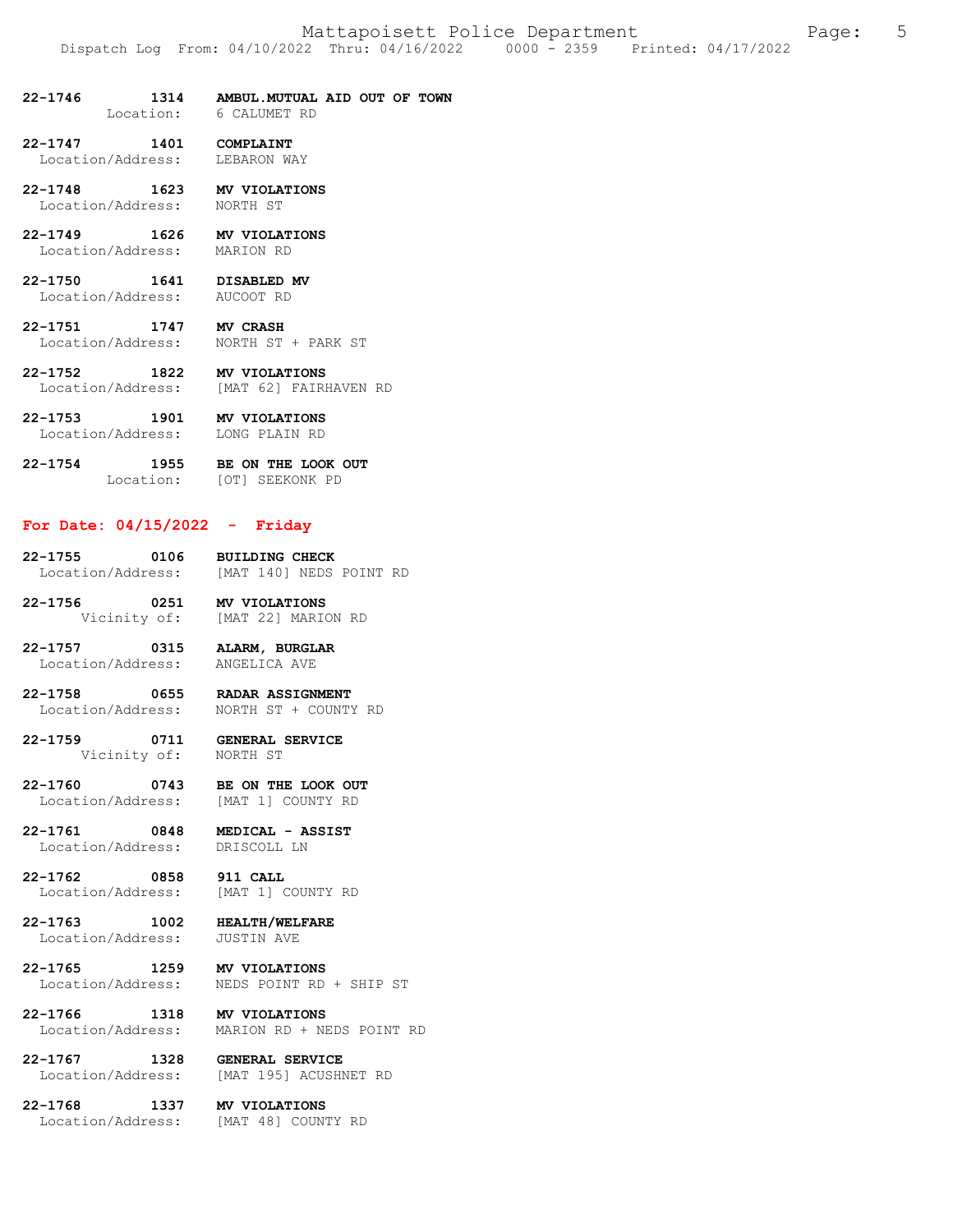- **22-1770 1350 MV VIOLATIONS**  Location/Address:
- **22-1769 1400 ALARM, BURGLAR**  [MAT 159] NORTH ST
- **22-1771 1623 FIRE, OTHER**  Location/Address:
- **22-1772 1737 RADAR ASSIGNMENT**  Location/Address:
- **22-1773 1738 DPW,WATER,TREE, ALL TOWN DEPT.**  [MAT 79] FAIRHAVEN RD
- **22-1774 1950 DOMESTIC DISTURBANCE**  Location/Address:
- **22-1775 2104 MV CRASH / HIT AND RUN**  Location/Address: RIVER RD
- **22-1776 2310 BE ON THE LOOK OUT**  Location: [FRE] FREETOWN PD
- **22-1777 2333 MV VIOLATIONS**  Location/Address: NORTH ST + LEBARON WAY

# **For Date: 04/16/2022 - Saturday**

- **22-1778 0211 MV VIOLATIONS**<br>Vicinity of: FAIRHAVEN RD FAIRHAVEN RD + WILDWOOD TER
- **22-1779 0237 GENERAL SERVICE**  Location/Address: [MAT 1] COUNTY RD
- **22-1780 0303 MV VIOLATIONS**  Vicinity of: [MAT 177] COUNTY RD
- **22-1781 0824 VANDALISM**  Location/Address: MATTAPOISETT NECK RD
- **22-1782 0949 911-ABANDONED-HANGUP CALLS**  Location/Address:
- **22-1783 1027 SAFETY/ROAD HAZARD**  HOLLY LN + CHANNING RD
- **22-1784 1135 SUSPICOUS MOTOR VEHICLE**  Location/Address: SEABREEZE LN
- **22-1785 1238 GENERAL SERVICE**  Location/Address: [NEB] HILLMAN ST
- **22-1786 1309 MV LOCKOUT**  [MAT 209] BRANDT ISLAND RD
- **22-1787 1331 SAFETY/ROAD HAZARD**  Vicinity of:
- **22-1788 1638 RADAR ASSIGNMENT**  Location/Address:
- **22-1789 1658 MV VIOLATIONS**  Location/Address:
- **22-1791 1940 ATV/SNOW MOBILE COMPLAINT**  Location/Address: ACUSHNET RD + LONG PLAIN RD
- **22-1792 2047 COMPLAINT**